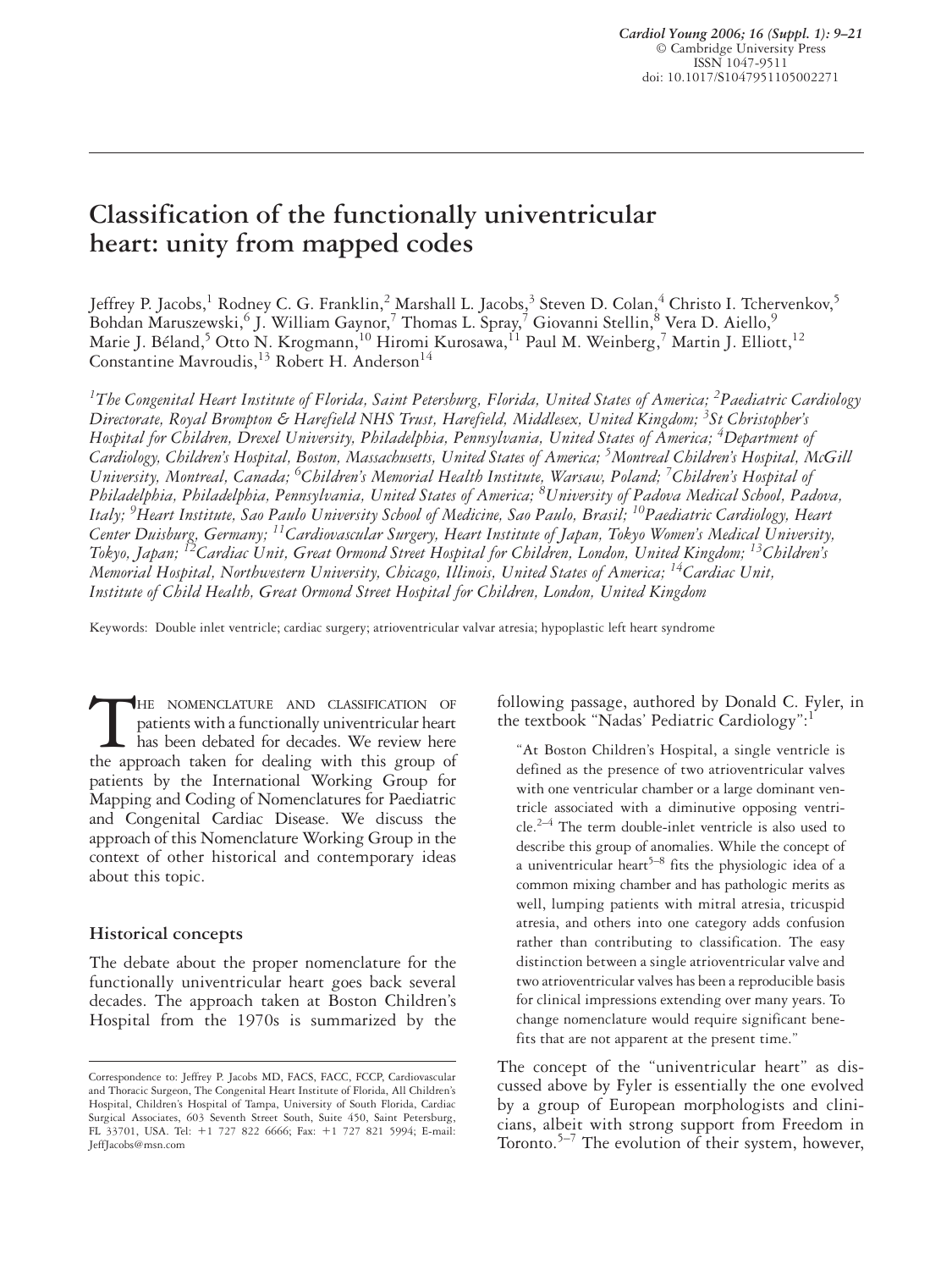depended on emphasizing that, in the hearts under discussion, it was the atrioventricular connection, rather than the heart itself, which was truly univentricular. Thus, in one of the cited works, $<sup>8</sup>$  the situation</sup> was summarized as follows:

"In most hearts with double-inlet connection it is not the ventricles that are univentricular; it is the AV connection. The concept of a univentricular AV connection, then, appropriately groups hearts with double-inlet along with those having absence of one AV connection. It distinguishes this entire group from those other hearts with biventricular AV connections (each atrium connected to its own ventricle). The term "univentricular AV connection" is thus a collective one for all those hearts in which the atria connect to only one ventricle."

With ongoing experience, it has now become clear that many of these hearts with biventricular atrioventricular connections can also lead to a situation which, in terms of physiology, is functionally univentricular. Thus, in the initial review of this supplement, Jacobs and Anderson<sup>9</sup> explain how the term "functionally univentricular heart" allows for the grouping together of hearts in which "one chamber was incapable independently of supporting either the pulmonary or the systemic circulation". This approach is based upon the concept of "*appreciating that the entire ventricular mass was functionally univentricular whenever one or other ventricle was incapable, for whatever reason, of supporting either the systemic or the pulmonary circulation*"*.* <sup>9</sup> The endpoint of this evolutionary journey, therefore, is an approach that permits description of the patients possessing functionally univentricular hearts based upon a clear understanding of the cardiac phenotype, and a detailed description of this cardiac phenotype.

## **Current approaches for creation of databases: The International Paediatric and Congenital Cardiac Code**

There can be little argument that the best methodology to describe any given heart is a detailed description of the cardiac phenotype, as advocated elsewhere in this supplement.<sup>9</sup> In the framework of the multiinstitutional database, nonetheless, pure description of the cardiac phenotype is best augmented by a system of classification that allows grouping of common lesions for various analyses and research studies.

In 1998, the Society of Thoracic Surgeons, together with the European Association for Cardio-Thoracic Surgery, established the International Congenital Heart Surgery Nomenclature and Database Project, seeking to create a common nomenclature and database for congenital cardiac malformations. Such a proposed common nomenclature, along with a common core representing the minimal dataset, were adopted

by these two societies and published in  $2000$ .<sup>10</sup> Also in 2000, however, the Association for European Paediatric Cardiology published their suggested system for nomenclature, specifically the European Paediatric Cardiac Code.<sup>11</sup> In the 5 years since this time, the Nomenclature Working Group,  $12-17$ established during the World Congress held in Toronto in 2001, has worked to unify these two systems. This has been accomplished by bidirectional crossmapping of the two systems to a common numerical backbone, $10,11$  with additional mapping to incorporate the lists developed for the Canadian Congenital Heart Codes, as yet unpublished, the codes developed in Boston by Donald C. Fyler, and also as yet unpublished, and the 9th and 10th revisions of the International Classification of Diseases, of the World Health Organization. The product of this crossmapping is the International Paediatric and Congenital Cardiac Code**,** which consists of two versions: the surgical version based upon the International Congenital Heart Surgery Nomenclature and Database Project,  $^{10}$  and the European cardiology version based upon the European Paediatric Cardiac Code.<sup>11</sup> Both versions, in fact, have had considerable input from paediatric cardiologists and cardiac surgeons. The crossmapping was presented at the Second International Summit on Nomenclature for Pediatric and Congenital Heart Disease at The Fourth World Congress of Pediatric Cardiology and Cardiac Surgery, held in Buenos Aires, Argentina, over the period September 18 through 22, 2005, and is available for free download from the Internet at www.ipccc.net.<sup>18</sup>

In this review, we have extracted from the International Paediatric and Congenital Cardiac Code the section developed for patients with functionally univentricular hearts. In order to appreciate this nomenclature, it is necessary first understand the previously published principles and rules relating to four areas of crossmapping:16

- Generic terms in the lists, that is terms ending in *NOS* in the surgical lists or (*unspecified*) in the European lists.
- Nonspecific terminology meant to allow further description in the nomenclature lists, that is terms ending in *Other* in the surgical lists or (*DESCRIBE*) in the European lists.
- The meaning of the words *right* and *left*.
- Structural differences between the two systems of nomenclature.

Optimal performance from systems of nomenclature can be expected in an environment where the database, or system for entry of data, has certain standard regulations and requirements. The person entering the data, the coder, must be forced to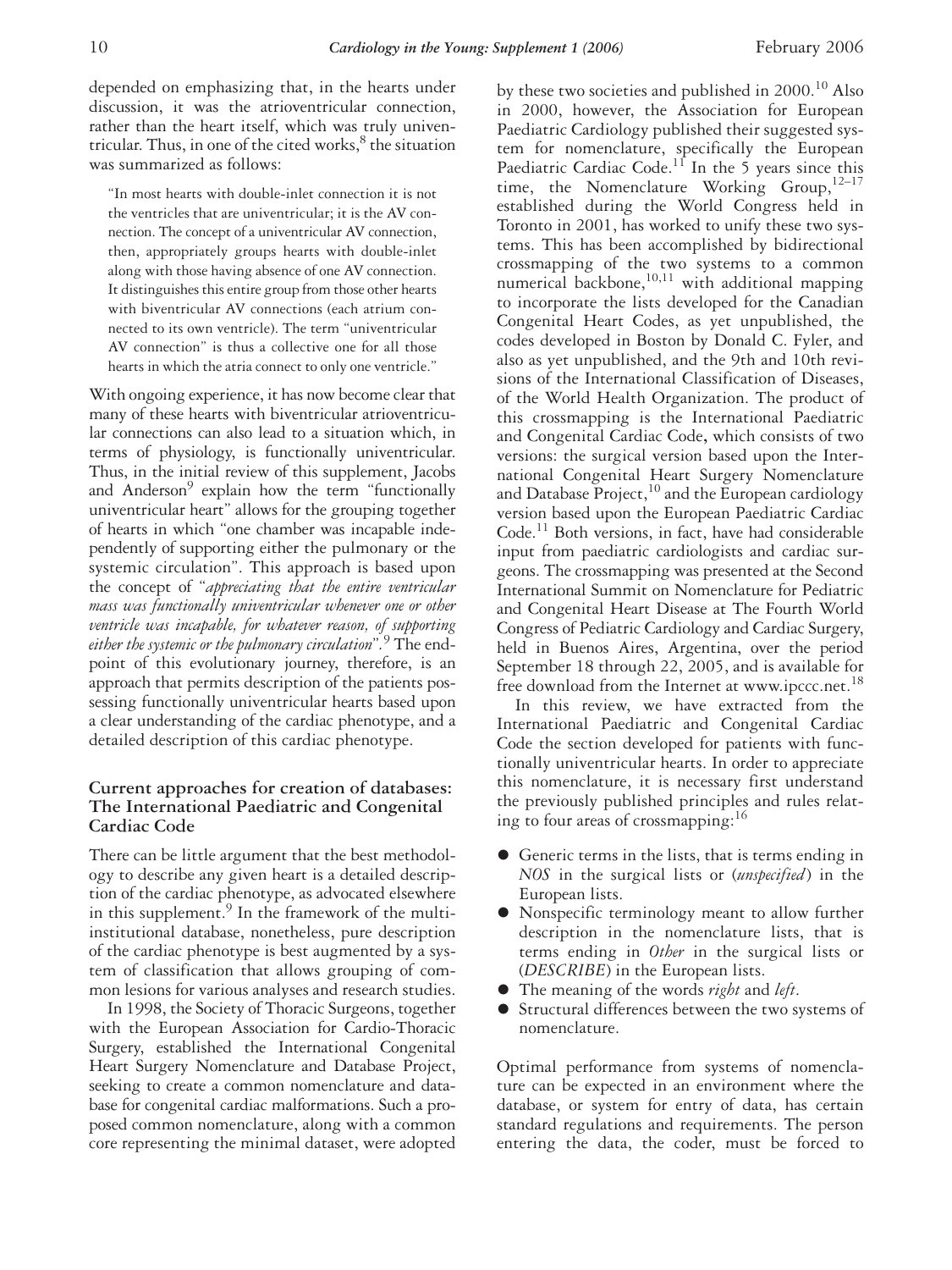choose from the choices in the list of nomenclatures, and not be allowed to type free text directly into the fields for "Diagnoses" and "Procedures". A separate "Comments" field will then allow further free text to add additional description to any individual diagnosis or procedure that has been chosen. The crossmapping, and the systems themselves, will work effectively in environments that follow this basic rule or principle.

This fundamental principle also leads to logical solutions for the first two issues highlighted above.

All terms in the nomenclature lists theoretically end in *NOS* or (*unspecified*), in that one can always create further subdivisions for virtually any diagnosis or procedure. As stated above, therefore, the generic term on its own is self explanatory, without the need for other clarifying nomenclature, such as *NOS* or (*unspecified*) being affixed. These suffixes are consequently not necessary.

The terms ending in *Other* in the surgical lists are problematic for several reasons. The appendage *Other* could confer different meanings to a term depending on the list in which it is included, and any entry containing the appended term *Other* may change meaning over time, as additional terms are added to the parent list from which the term is derived. The purpose and original intent of these appended terms in the surgical lists was to allow for the further description of related terms or choices not appearing in the list, similar to the use of the suffix (*DESCRIBE*) in the European lists. The initial solution proposed for the discrepancy between terms ending in *Other* in the surgical lists, and (*DESCRIBE*) in the European lists, was to convert the terms ending in *Other* in the surgical lists to (*DESCRIBE*), as this would circumvent the above shortcomings and implications inherent in the word *Other*. It is apparent, however, that when the database environment follows the rule discussed above, namely, that no free text is permitted in the fields for "Diagnoses" or "Procedures", then there is no longer a requirement to specify that a family of terms can have further items added. A separate "Comments" field exists to allow further description of any chosen item. Thus, theoretically, all terms in the lists are suffixed with (*DESCRIBE*), and the coder has the option to add further detail to any selected term. As a consequence, generic family terms ending in (*DESCRIBE*) or *Other* become redundant.

When discussing cardiac chambers, such as atriums and ventricles, and spatial relationships, the words *left* and *right* can be confusing. Rules were created, therefore, to provide consistency and accuracy of descriptive terms of anatomical phenotypes. For cardiac chambers, unless otherwise stated, *left* refers to morphologically left, and *right* refers to morphologically right. Thus, left ventricle means the morphologically left ventricle, left atrium refers to the

morphologically left atrium, and right atrial appendage refers to the morphologically right atrial appendage, and so on. With regard to the third item, when discussing cardiac chambers, the words *left* and *right* do not imply sidedness or position. If the position or sidedness of a cardiac chamber is to be described, it is necessary to use terms such as *left-sided ventricle*. The term "left ventricle", therefore, merely means the morphologically left ventricle, and does not mean or imply left-sidedness or right-sidedness. Similarly, it does not imply connections to the right or left atrium, or the pulmonary or systemic circulations. In contrast, when describing the superior caval vein, and using the prefix *left* or *right*, it is the spatial position that is being alluded to, rather than any other connection or phenotypic variation that may exist.

The fourth issue evolves from the fact that the structure of the two systems for nomenclature differs fundamentally. This difference is most apparent when comparing the two Long Lists. The nomenclature developed by the International Congenital Heart Surgery Nomenclature and Database Project Committee uses a tree for its hierarchical structure, with an incrementally more complex diagnostic or procedural combination of terms. Each combination is considered a single diagnostic unit, which theoretically would have its own numerical code, had the Committee chosen to create a system of numbers. In contrast, the European Paediatric Cardiac Code is largely constructed in an "atomic" way, so that a complex diagnosis would have separate numerical codes for each element. This means that a map between the two systems leads to a series of codes in the European Code being equivalent to one "unit" of diagnosis in the Surgical Code. The combination from the surgical nomenclature "TGA, VSD – LVOTO" is equivalent to three entries in the European Paediatric Cardiac Code, specifically "Discordant VA connections (01.05.01)", "VSD (07.10.00)", and "Left ventricular outflow tract obstruction (07.09.01)". In the mapping of the Short Lists, this has been addressed by "boxing" together groups of terms from the European Paediatric Cardiac Code, and listing them at the end of the crossmap of the European Paediatric Cardiac Code to the International Congenital Heart Surgery Nomenclature and Database Project as an Appendix, whilst integrating them into the structure of the reverse crossmap. Exceptions to this configuration are a few common combinations of lesions that are so routinely associated with each other that they have been grouped as one discrete diagnosis or procedure in both systems. Examples<sup>16</sup> are "Pulmonary atresia + VSD (including Fallot type) (01.01.06)", or "Arterial and atrial switch procedures (double switch) (12.29.25)."

The Long List established by the surgeons, therefore, is structured on the basis of "molecules" of terms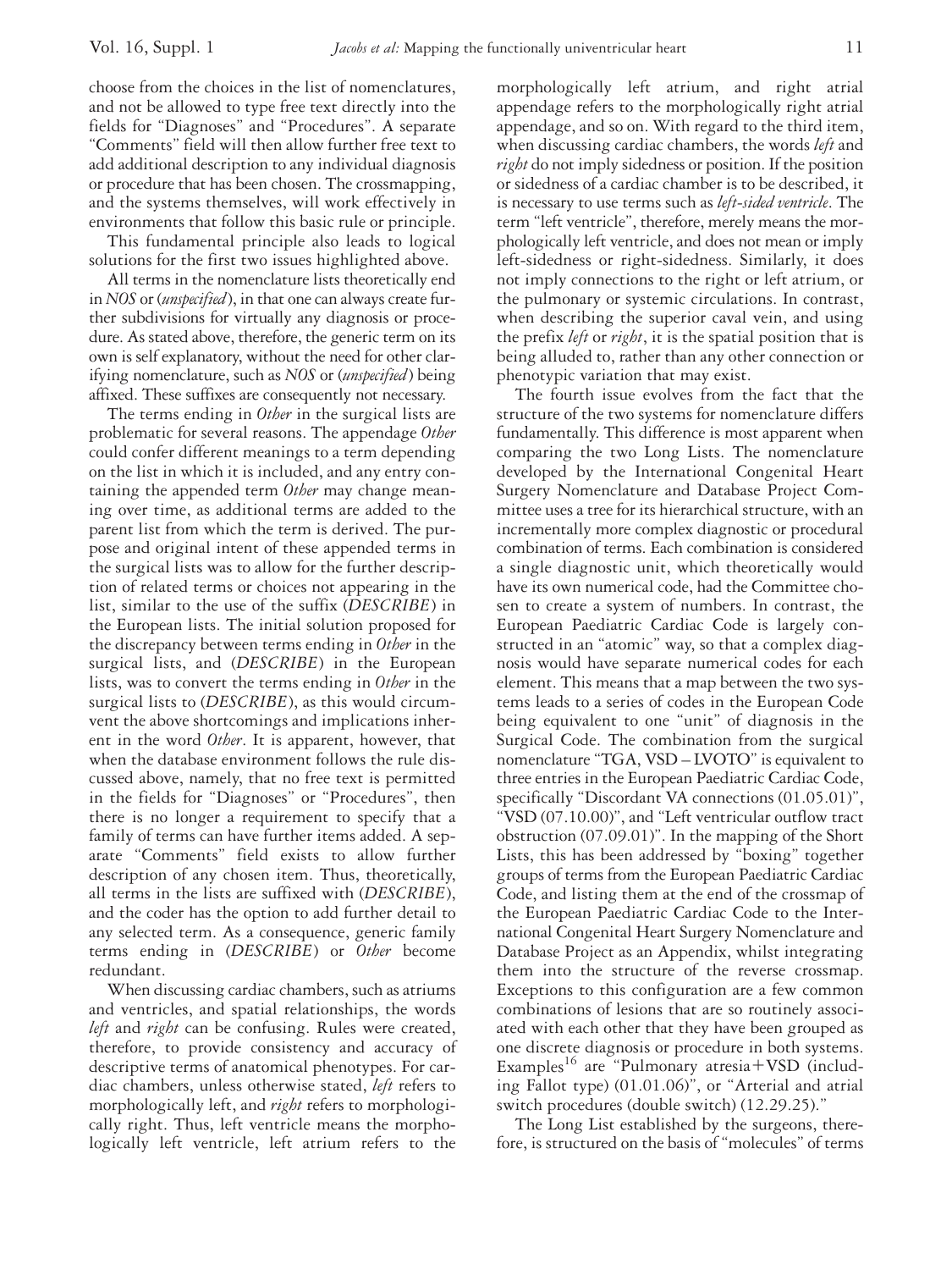commonly found together, whilst the long list of the European Paediatric Cardiac Code takes an atomic approach, and lists each diagnostic element separately.

The surgical Long List thus created, however, is not intended to be all inclusive of every possible molecule. Instead, the intention is to list the more common diagnostic groupings as diagnostic molecules. This surgical Long List, nonetheless, does provide many of the diagnostic atoms needed to code rarer lesions using the atomic approach present in the European Pediatric Cardiac Code. The difference in the two approaches is not problematic. Indeed, it is to be expected, and predicted, by the purpose of each list. The Surgical Long List is trying to allow for common diagnostic and procedural groupings to be grouped together for multi-institutional analysis of databases. The European code was established to be used as a database system and to permit the description of combinations of lesions that are unusual or may never have been previously encountered. Both systems allow for patients with rarer lesions to be coded with the "atomic" approach. In the situation where a patient may be diagnosed with an element that does not have a code, either system will allow for further description to be added in the section provided for "Diagnostic Comments".

The newly developed International Paediatric and Congenital Cardiac Code now provides a common numerical backbone of crossmapped terms that can be accessed from multiple different diagnostic listings. As already discussed, in this review we will highlight the listings developed for patients possessing functionally univentricular hearts.

## **The Version of the International Paediatric and Congenital Cardiac Code for the Functionally Univentricular Heart Derived from the Nomenclature of the European Association for Cardio-Thoracic Surgery and the Society of Thoracic Surgeons**

The system uses the term "single ventricle" as synonymous for the functionally univentricular heart. When first published, it was stated that:

"Personal communication with Professor Robert Anderson at the 13th Annual Meeting of The European Association for Cardio-Thoracic Surgery, Glasgow, Scotland, September 5–8, 1999 reveals that Professor Anderson prefers the term "functionally single ventricle" rather than the term "single ventricle" because these hearts generally have a functional single ventricle in addition to a diminutive or hypoplastic ventricle. We agree that the hearts that we classify as single ventricle in reality have a single well-developed ventricle

and may also have an additional incomplete, rudimentary, or hypoplastic ventricle. Thus, our concept of single ventricle is consistent with Professor Anderson's concept of functionally single ventricle. Our reluctance to use the term functionally single ventricle in this database scheme stems from the popular use of the term single ventricle in the surgical literature. As these initiatives progress, more debate by surgeons, anatomists, and pediatric cardiologists may result in nomenclature changes that will keep these initiatives as works in progress with the eventual goal of establishing a uniform nomenclature system across geographic boundaries and specialty preferences."

Patients classified in this section of the nomenclature, therefore, include all those who would be coded using the Short List for "Single Ventricle", specifically:

- Single ventricle 01.01.22
- Single ventricle, DILV 01.04.04
- Single ventricle, DIRV 01.04.03
- Single ventricle, Heterotaxia syndrome  $01.01.22 + 03.01.02$
- Single ventricle, Mitral atresia  $01.01.22 + 06.02.01$
- Single ventricle, Tricuspid atresia  $01.01.22 + 06.01.01$
- Single ventricle, Unbalanced AV canal  $01.01.22 + 06.07.26$

This Short List expands to the Long List as shown in Table 1. The Long List itself then has a separate section allowing for the detailed coding of patients with either hypoplastic left heart syndrome (hypoplasia of the left heart), or pulmonary atresia in the setting of an intact ventricular septum. Most of the patients in the first of these groupings, and many of those in the second, are likely to be repaired surgically in a functionally univentricular fashion. These two subsets with hypoplasia of the left or right hearts, nonetheless, also possess their own detailed breakdown within the nomenclature. The person responsible for analyzing the data, therefore, always has the opportunity to group patients coded in this part of the system with those coded explicitly as possessing functionally univentricular hearts for any given analysis. As explained previously:

*The consensus of the Society of Thoracic Surgeons Congenital Heart Surgery Database Committee and representatives from the European Association for Cardio-Thoracic Surgery was that the nomenclature proposal for single ventricle hearts would encompass hearts with double inlet atrioventricular connection (both double inlet left ventricle (DILV) and double inlet right ventricle (DIRV)), hearts with absence of one atrioventricular connection (mitral atresia and tricuspid atresia), hearts with a common atrioventricular valve and only one completely well-developed ventricle (unbalanced*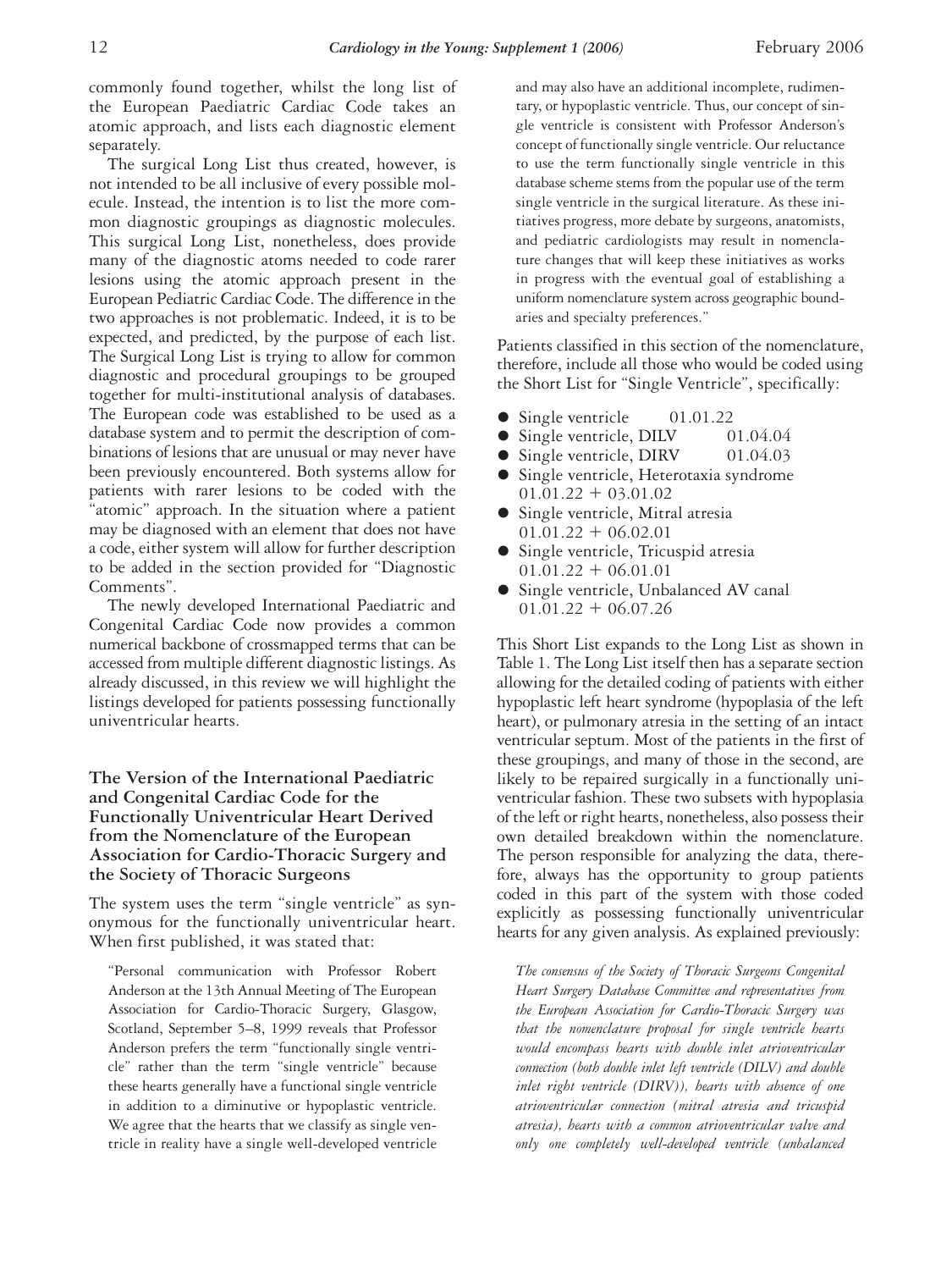*common atrioventricular canal defect), hearts with only one fully well-developed ventricle and heterotaxia syndrome (single ventricle heterotaxia syndrome), and finally other rare forms of univentricular hearts that do not fit in one of the specified major categories. Despite the recognition that hypoplastic left heart syndrome is a common form of univentricular heart, with a single or dominant ventricle of right ventricular morphology, the current nomenclature and database proposal includes an entirely separate section for consideration of hypoplastic left heart syndrome. Also, it is recognized that a considerable variety of other structural cardiac malformations, such as pulmonary atresia with intact ventricular septum, biventricular hearts with straddling atrioventricular valves, and some complex forms of double outlet right ventricle (DORV), may at times be best managed in a fashion similar to that which is used to treat univentricular hearts. Nomenclature for description of those entities, however, is not included in this section."*<sup>19</sup>

The original Short List and Long List developed by the International Congenital Heart Surgery Nomenclature and Database Project Committee<sup>10</sup> has now been utilized in multiple multi-institutional research studies. For example:

- The databases of the members of the European Association for Cardio-Thoracic Surgery and the Society of Thoracic Surgeons which currently track data relative to outcomes from over 50000 surgical procedures carried out in Europe and North America.20–25
- A multi-institutional study of functionally single ventricle via the Pediatric Heart Network.
- The Centers for Disease Control and Prevention birth surveillance research study in which The Metropolitan Atlanta Congenital Defects Program has reclassified more than 11,000 patients according to the surgical system.
- A National Institute of Health grant looking at the relationship of air pollution to the development of congenital cardiac malformations in the fetus (R01ES012967).
- The trial funded by the National Institute of Health, and conduced by the Pediatric Heart Network, comparing construction of a conduit placed from the right ventricular to the pulmonary arteries as opposed to the modified Blalock–Taussig shunt in infants undergoing staged reconstruction with functionally univentricular hearts and hypoplastic left heart syndrome.
- Various software houses have incorporated the Long and Short Lists into their systems to facilitate the above programs.

The original surgical Long List for "single ventricle" has now been modified and improved as a result of the crossmapping and creation of the International

Paediatric and Congenital Cardiac Code (Table 1). These modifications and improvements were all done in a framework that will allow for retention of the structure of the initial database and the research it has spawned thus far.

It should be noted, nonetheless, that some patients with atrioventricular valvar atresia can have biventricular atrioventricular connections, yet still be functionally univentricular. It would be inappropriate to code these within the items offered in Table 1. Patients recognized with such lesions must be described and coded atomically, using any of multiple available diagnostic codes, including the following terms taken from the surgical Long List:

- $AV connection = Absent left sideed AV connection$
- $AV$  connection = Absent left sided  $AV$ connection – univentricular
- $AV connection = Absent left sideed AV connection$ with straddling valve – uniatrial biventricular
- $AV connection = Absent left sided AV connect$ tion, Right sided atrium to both ventricles
- $AV connection = Absent left sideed AV connection,$ Right sided atrium to LV
- $AV connection = Absent left sideed AV connection,$ Right sided atrium to RV
- $AV connection = Absent left sideed AV connection,$ Right sided atrium to ventricle of indeterminate morphology
- $AV connection = Absent right *AV connection*$
- $AV$  connection = Absent right sided  $AV$
- connection univentricular  $AV connection = Absent right *AV connection*$ with straddling valve – uniatrial biventricular
- $AV connection = Absent right *RV connection*,$ Left sided atrium to both ventricles
- $AV connection = Absent right *RV connection*,$ Left sided atrium to LV
- $AV connection = Absent right *RV connection*,$ Left sided atrium to RV
- $AV connection = Absent right *AV connection*,$ Left sided atrium to ventricle of indeterminate morphology
- *AV valve, Imperforate*
- AV valve, Imperforate, Left sided AV valve
- AV valve, Imperforate, Mitral valve
- AV valve, Imperforate, Right sided AV valve
- AV valve, Imperforate, Tricuspid valve
- *AV valve overriding*
- AV valve overriding, Left sided AV valve
- AV valve overriding, Mitral valve
- AV valve overriding, Right sided AV valve
- AV valve overriding, Tricuspid valve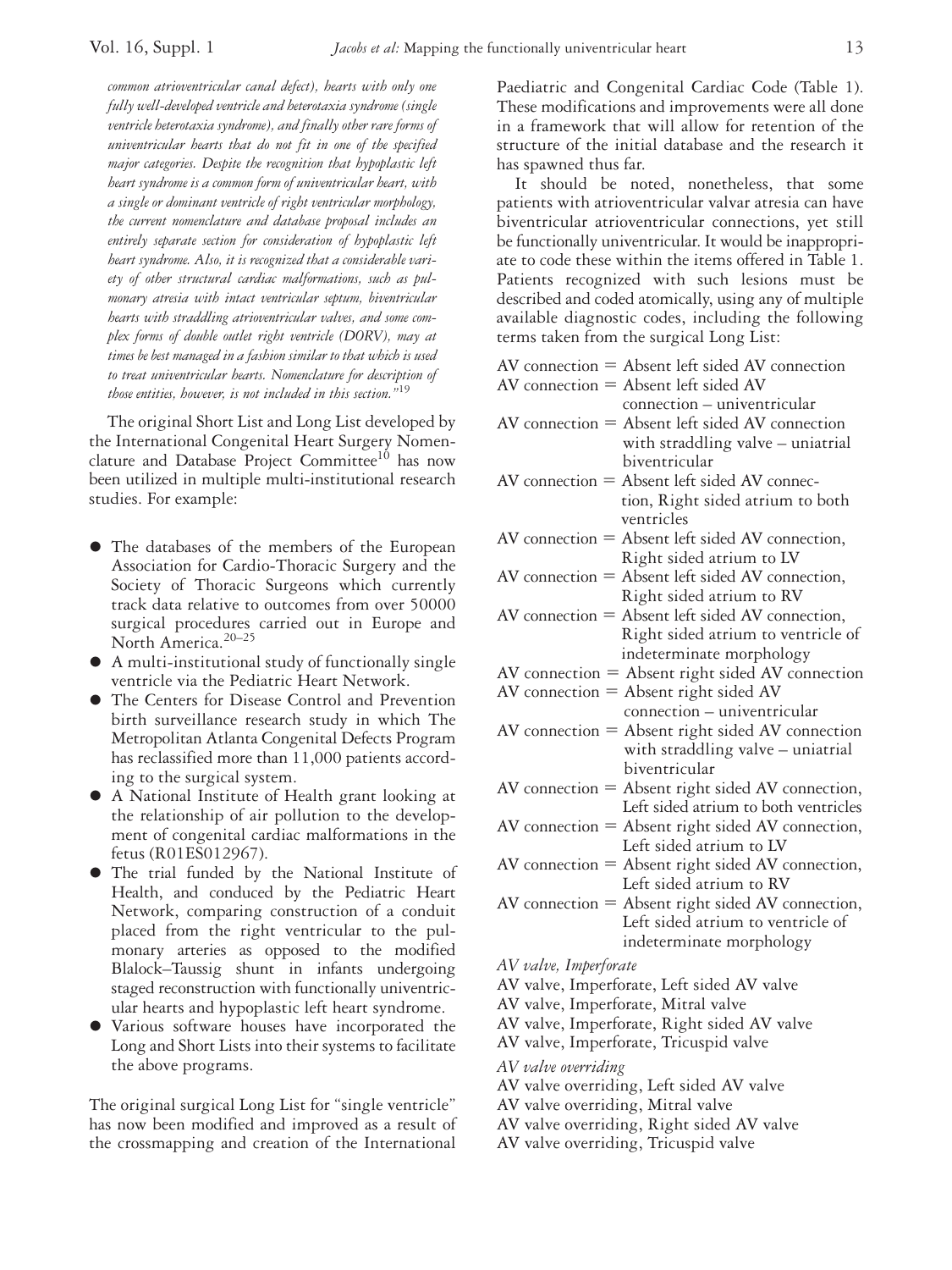AV valve overriding-modifier for degree of override AV valve overriding-modifier for degree of override, Override of AV valve  $\leq 50\%$ AV valve overriding-modifier for degree of override, Override of AV valve  $>90\%$ AV valve overriding-modifier for degree of override, Override of AV valve 50–90%

*AV valve straddling*

AV valve straddling, Left sided AV valve AV valve straddling, Mitral valve AV valve straddling, Right sided AV valve AV valve straddling, Tricuspid valve.

## **The Version of the International Paediatric and Congenital Cardiac Code for the Functionally Univentricular Heart Derived from the European Paediatric Cardiac Code of the Association for European Paediatric Cardiology**

The version of the International Paediatric and Congenital Cardiac Code derived from the European Paediatric Cardiac Code is based on an atomic approach that allows explicit description of the cardiac phenotype. In line with the previous discussion, the structure of the European Paediatric Cardiac Code necessitates that, for the most part, combinations of individual codes are used to describe the possible variants of the functionally univentricular heart, with appropriate qualifiers. In contrast to the version prepared for the European Association for Cardio-Thoracic Surgery and the Society of Thoracic Surgeons, the version used by the European Association for Paediatric Cardiology does not subcategorize the various entities described as having a functionally univentricular heart under this specific heading. Rather, this description can be used as an additional descriptor if so wished, using the following terms:

| Functionally univentricular heart       | 01.01.22 |
|-----------------------------------------|----------|
| Ventricular imbalance                   | 07.08.40 |
| Ventricular imbalance: dominant left    | 07.08.41 |
| ventricle + hypoplastic right ventricle |          |
| Ventricular imbalance: dominant right   | 07.08.42 |
| ventricle + hypoplastic left ventricle  |          |

The specific lesions are then preferably described independently and in their own right:

| Double inlet ventricle          | 01.01.14 |
|---------------------------------|----------|
| Tricuspid atresia               | 06.01.01 |
| Mitral atresia                  | 06.02.01 |
| Pulmonary atresia $+$ intact    | 01.01.07 |
| ventricular septum              |          |
| Hypoplastic left heart syndrome | 01.01.09 |
| Solitary ventricle of           | 02.03.05 |
| indeterminate morphology        |          |

Of importance is that the version derived from the European Paediatric Cardiac Code uses the sequential segmental approach<sup>26–28</sup> to describe these cardiac malformations by building up the structure of the lesion: atrial arrangement (situs), atrioventricular connection(s), and ventriculo-arterial connection(s), followed by descriptors of various additional anomalies, such as a ventricular septal defect or obstruction within the outflow tracts. Thus, the terms detailed in Table 2 need to be used as a cumulative combination of terms to equate with the lesions listed in Table 1. Both Table 1 and Table 2 are clearly incomplete, as they do not exhaustively describe the many variations of morphology which may be found in hearts producing functionally univentricular physiology. For instance, anomalies of the pulmonary venous connections, and lesions of the aortic arches, are not listed. They need to be coded separately in both the new versions of the International Paediatric and Congenital Cardiac Code.

The revised Short and Long Lists of the European Paediatric Cardiac Code<sup>29</sup> have been downloaded from the internet more than 600 times.<sup>30</sup> The lists have, and are, being used in multiple multi-institutional studies throughout Europe:

- **•** In the United Kingdom, the Central Cardiac Audit Database uses the Short List as the basis for its national, comprehensive, validated and benchmark driven audit of all paediatric surgical and transcatheter procedures undertaken since 2000, with over 28,000 procedures entered to date. $31$
- Internal quality control for all centres in Germany, with either the Short or Long lists used depending upon the centre.
- In Germany, the "Nationale Register für angeborene Herzfehler" in Berlin uses the Short List for coding all patients with congenital heart disease in Germany – an epidemiological study with over 15,000 patients registered to date.<sup>32</sup>
- In Germany, the "Kompetenznetz angeborene Herzfehler" uses the Short List for a nation-wide scientific network supported by the German government for various specific studies, such as right ventricular function, pulmonary hypertension, tetralogy of Fallot, interatrial communication and so on. $33$
- In the Netherlands, the national registry of congenital heart disease CONCOR (CONgenital CORvitia) has over 6000 patients registered using the Short List.<sup>34</sup>
- The Swiss paediatric cardiology society uses the European Paediatric Cardiac Code Short List for quality control between centres. This is independent and nongovernmental.
- Various software houses have incorporated the Long and Short Lists into their systems to facilitate the above programs.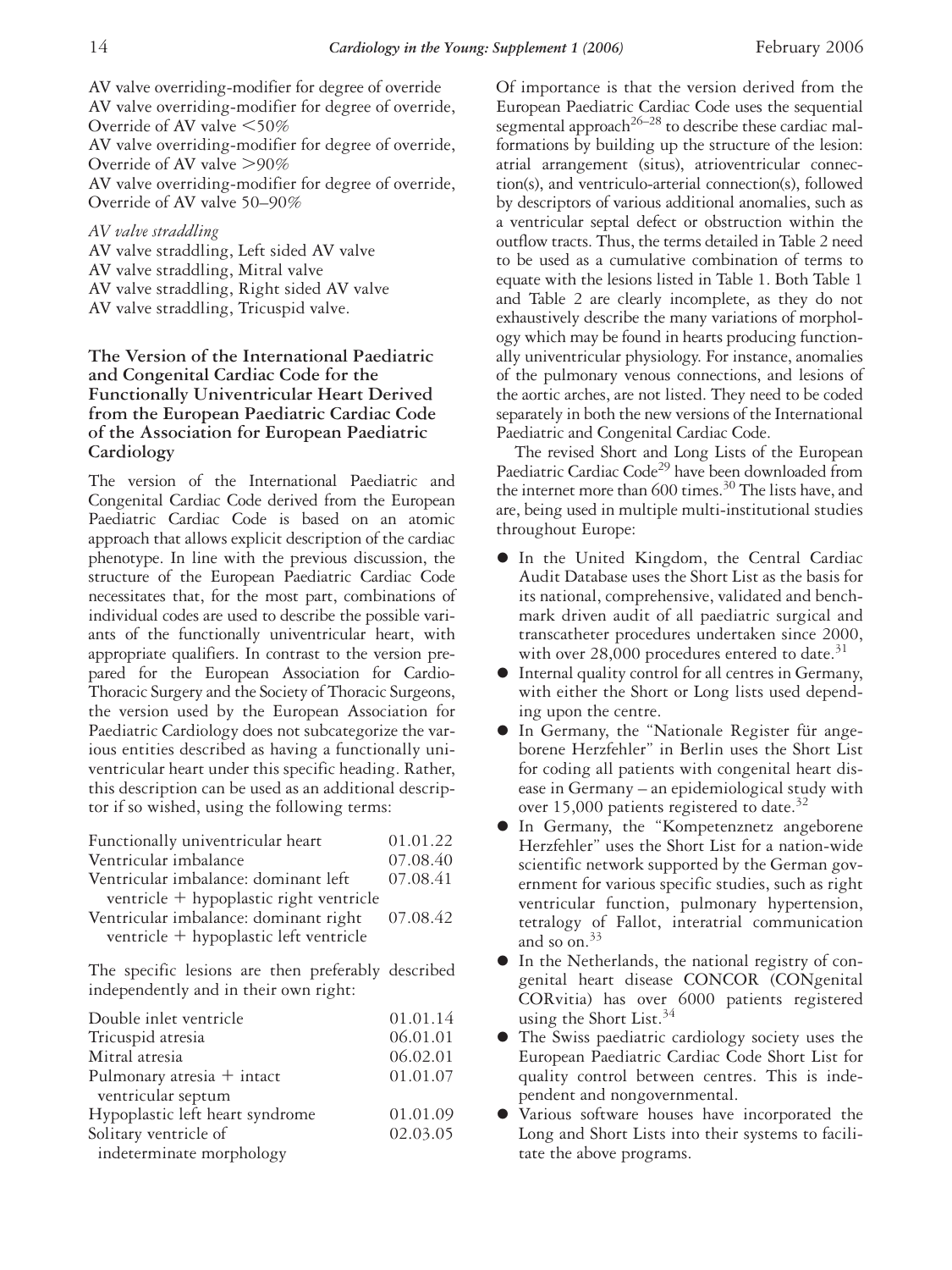## **Summary**

Since 2001, the International Working Group for Mapping and Coding of Nomenclatures for Paediatric and Congenital Cardiac Disease has been working to unify the two distinct systems developed to promote international nomenclature by mapping them to a common numerical backbone. This has resulted in the versions of the International Paediatric and Congenital Cardiac Code derived, on the one hand, from the system initially developed by the European Association for Cardio-Thoracic Surgery and the Society of Thoracic Surgeons, and on the other hand by the Association for European Paediatric Cardiology. This article establishes that this process of unification has been feasible even for such a complex and controversial family of lesions subjectively united by the concept of a functionally univentricular heart. Comparison of the two tables demonstrates that the fundamentally different approaches to nomenclature, one atomic and the other molecular, originally taken by the European Association for Cardio-Thoracic Surgery and the Society of Thoracic Surgeons and the Association for European Paediatric Cardiology in 2000 can be mapped to generate the same numerical codes which are lesion-specific. Either version of the International Paediatric and Congenital Cardiac Code will now allow the coding and description of patients possessing functionally univentricular hearts. With the addition of atomic modifiers and qualifiers, either system will allow for the additional detailed description of the cardiac phenotype, as advocated by Jacobs and Anderson.<sup>9</sup> It must be remembered, for example, that patients with biventricular atrioventricular connections and imperforate atrioventricular valves do rarely present with atrioventricular valvar atresia. These rarer hearts will be coded in either list with specific anatomic terms to describe the cardiac phenotype. Only by recognizing such rarities will we identify eventually the range of anatomic risk factors that contribute to the success or failure of surgical procedures. By sharing a common numerical backbone, nonetheless, these two versions of the International Paediatric and Congenital Cardiac Code make it possible for practitioners using either system to communicate with each other. The aim is to facilitate the detailed description of the cardiac phenotype, while at the same time facilitating meaningful multiinstitutional research.

# **Acknowledgements**

Professor Anderson is supported by grants from the British Heart Foundation together with the Joseph Levy Foundation.

Research at the Institute of Child Health and Great Ormond Street Hospital for Children NHS Trust benefits from R&D funding received from the NHS Executive.

#### **References**

- 1. Fyler DC. Single ventricle. In: Nadas' Pediatric Cardiology. Mosby-Year Book, Inc., St. Louis, 1992, pp 649–658.
- 2. van Praagh R, Ongley PA, Swan HJC. Anatomic types of single or common ventricle in man: morphologic and geometric aspects of 60 necropsied cases. Am J Cardiol 1964; 13: 367–386.
- 3. van Praagh R, Plett JA, van Praagh S. Single ventricle. Pathology, embryology, terminology and classification. Herz 1979; 4: 113–150.
- 4. van Praagh R, David I, van Praagh S. What is a ventricle? The single-ventricle trap. Pediatr Cardiol 1982; 2: 79–84.
- 5. Anderson RH, Becker AE, Freedom RM, et al. Problems in the nomenclature of the univentricular heart. Herz 1979; 4: 97–106.
- 6. Wilkinson JL, Becker AE, Tynan M, et al. Nomenclature of the univentricular heart. Herz 1979; 4: 107–112.
- 7. Anderson RH, Macartney FJ, Tynan M, et al. Univentricular atrioventricular connection: the single ventricle trap unsprung. Pediatr Cardiol 1983; 4: 273–280.
- 8. Anderson RH, Becker AE, Tynan M, Macartney FJ, Rigby ML, Wilkinson IL. The univentricular atrioventricular connection: getting to the root of a thorny problem. Am J Cardiol 1984; 54: 822–828.
- 9. Jacobs M, Anderson RH. Nomenclature of the functionally univentricular heart. Cardiol Young 2006; 16 (Suppl I): 3–8*.*
- 10. Mavroudis C, Jacobs JP. Congenital heart surgery nomenclature and database project. Ann Thorac Surg 2000; 69 (Suppl): S1–S372.
- 11. Association for European Paediatric Cardiology. The European Paediatric Cardiac Code. Cardiol Young 2000; 10 (Suppl I): 1–146.
- 12. Franklin RCG, Jacobs JP, Tchervenkov CI, Béland M. Report from the Executive of The International Working Group for Mapping and Coding of Nomenclatures for Paediatric and Congenital Heart Disease: Bidirectional Crossmap of the Short Lists of the European Paediatric Cardiac Code and the International Congenital Heart Surgery Nomenclature and Database Project. Cardiol Young 2002; 12 (Suppl II): II18–II22.
- 13. Franklin RCG, Jacobs JP, Tchervenkov CI, Béland M. European Paediatric Cardiac Code Short List crossmapped to STS/EACTS Short List with ICD-9 & ICD-10 crossmapping. Cardiol Young 2002; 12 (Suppl II): II23–II49.
- 14. Franklin RCG, Jacobs JP, Tchervenkov CI, Béland M. STS/EACTS Short List mapping to European Paediatric Cardiac Code Short List with ICD-9 & ICD-10 crossmapping. Cardiol Young, 2002; 12 (Suppl II): II50–II62.
- 15. Béland M, Jacobs JP, Tchervenkov CI, Franklin RCG. The International Nomenclature Project for Paediatric and Congenital Heart Disease: report from the Executive of The International Working Group for Mapping and Coding of Nomenclatures for Paediatric and Congenital Heart Disease. Cardiol Young 2002; 12: 425–430.
- 16. Franklin RCG, Jacobs JP, Tchervenkov CI, Béland M. The International Nomenclature Project for Pediatric and Congenital Heart Disease: Bidirectional Crossmap of the Short Lists of the European Paediatric Cardiac Code and the International Congenital Heart Surgery Nomenclature and Database Project. Cardiol Young 2002; 12: 431–435.
- 17. Béland MJ, Franklin RCG, Jacobs JP, et al. Update from The International Working Group for Mapping and Coding of Nomenclatures for Paediatric and Congenital Heart Disease. Cardiol Young 2004; 14: 225–229.
- 18. www.ipccc.net, accessed September 16, 2005.
- 19. Jacobs ML, Mayer Jr JE. Congenital Heart Surgery Nomenclature and Database Project: single ventricle. Ann Thorac Surg 2000; 69 (Suppl IV): S197–S204.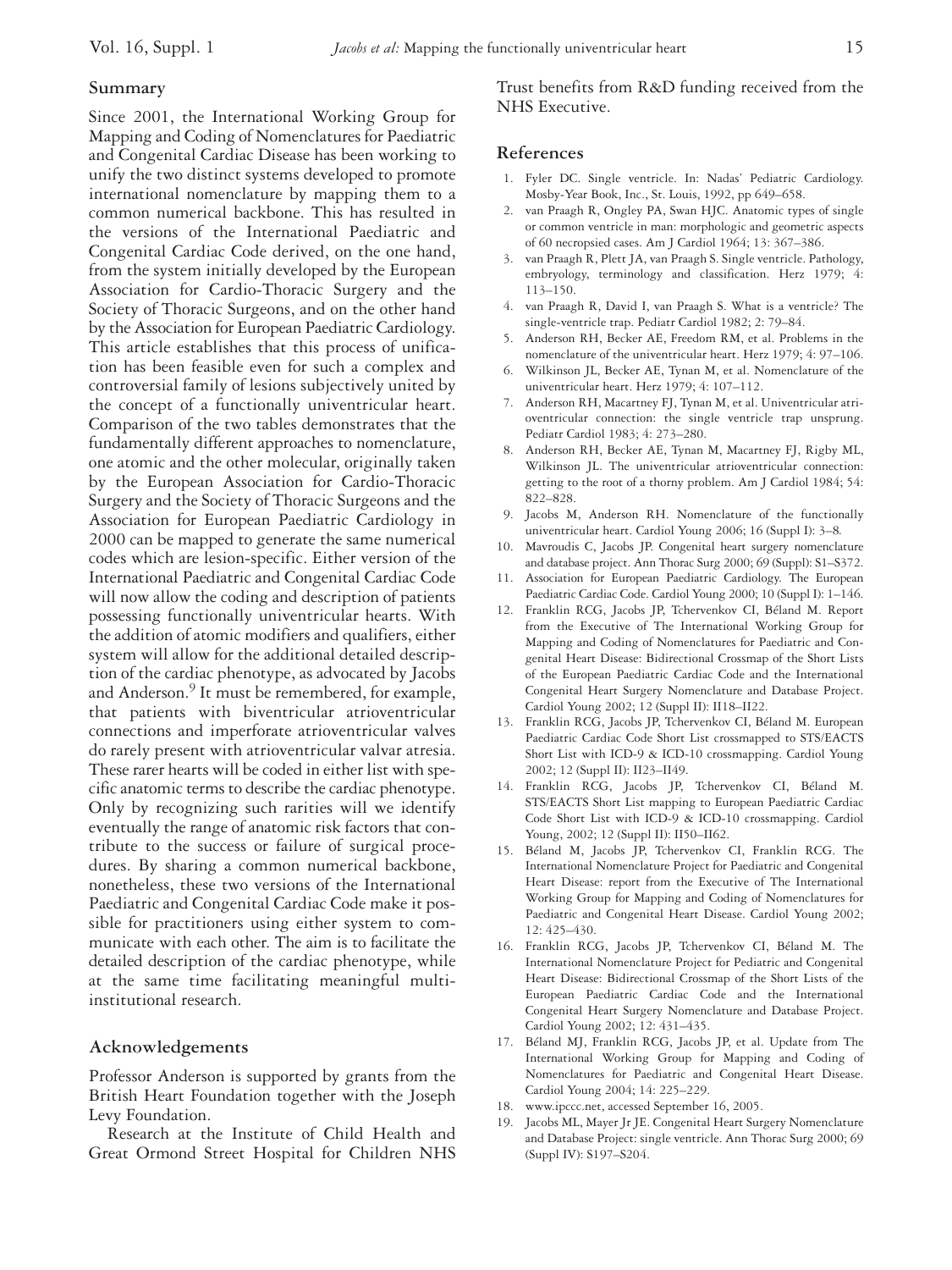- 20. Jacobs JP, Jacobs ML, Mavroudis C, Lacour-Gayet FG. Executive Summary: The Society of Thoracic Surgeons Congenital Heart Surgery Database – Second Harvest – (1998–2001) Beta Site Test. The Society of Thoracic Surgeons (STS) and Duke Clinical Research Institute (DCRI), Duke University Medical Center, Durham, North Carolina, United States, Fall 2002 Harvest.
- 21. Jacobs JP, Jacobs ML, Mavroudis C, Lacour-Gayet FG. Executive Summary: The Society of Thoracic Surgeons Congenital Heart Surgery Database – Third Harvest – (1998–2002). The Society of Thoracic Surgeons (STS) and Duke Clinical Research Institute (DCRI), Duke University Medical Center, Durham, North Carolina, United States, Spring 2003 Harvest.
- 22. Jacobs JP, Jacobs ML, Mavroudis C, Lacour-Gayet FG. Executive Summary: The Society of Thoracic Surgeons Congenital Heart Surgery Database – Fourth Harvest – (2002–2003). The Society of Thoracic Surgeons (STS) and Duke Clinical Research Institute (DCRI), Duke University Medical Center, Durham, North Carolina, United States, Spring 2004 Harvest.
- 23. Jacobs JP, Mavroudis C, Jacobs ML, et al. Lessons learned from the data analysis of the second harvest (1998–2001) of The Society of Thoracic Surgeons (STS) Congenital Heart Surgery Database. Eur J Cardiothorac Surg 2004; 26: 18–37.
- 24. Jacobs JP, Lacour-Gayet FG, Jacobs ML, et al. Initial application in the STS congenital database of complexity adjustment to evaluate surgical case mix and results. Ann Thorac Surg 2005; 79: 1635–1649.
- 25. Jacobs JP, Jacobs ML, Maruszewski B, et al. Current status of The European Association for Cardio-Thoracic Surgery and The

Society Of Thoracic Surgeons Congenital Heart Surgery Database. Ann Thorac Surg 2005; 80: 2278–2283; discussion 2283–2284.

- 26. Macartney FJ. Classification and nomenclature of congenital heart defects. In: Stark J, deLeval M (eds). Surgery for Congenital Heart Defects, 2nd edn. W.B. Saunders Company, Philadelphia, 1994, pp 3–12.
- 27. Anderson RH, Becker AE, Freedom RM, et al. Sequential segmental analysis of congenital heart disease. Pediatr Cardiol 1984; 5: 281–288.
- 28. Wilcox BR, Anderson RH. Surgical Anatomy of the Heart, 2nd edn. Gower Medical Publishing, London, 1992, pp 6-1–6-14.
- 29. Franklin RCG, Anderson RH, Daniëls O, et al. European Paediatric Cardiac Code: the first revision. Cardiol Young 2002; 12 (Suppl II): II23–II200.
- 30. http://www.AEPC.org, accessed September 16, 2005.
- 31. Gibbs JL, Monro JL, Cunningham D, Rickards A. Survival after surgery or therapeutic catheterisation for congenital heart disease in children in the United Kingdom: analysis of the central cardiac audit database for 2000–1. Brit Med J 2004; 328: 611–615.
- 32. http://www.dhzb.de/nationales\_register\_ahf/, accessed September 16, 2005.
- 33. http://www.kompetenznetz-ahf.de, accessed September 16, 2005.
- 34. Vander Velde ET, Vriend JWJ, Mannens MMAM, Uiterwaal CSPM, Brand R, Mulder BJM. CONCOR, an initiative towards a national registry and DNA-bank of patients with congenital heart disease in the Netherlands: Rationale, design and first results. Eur J Epidemiol 2005; 20: 549–557.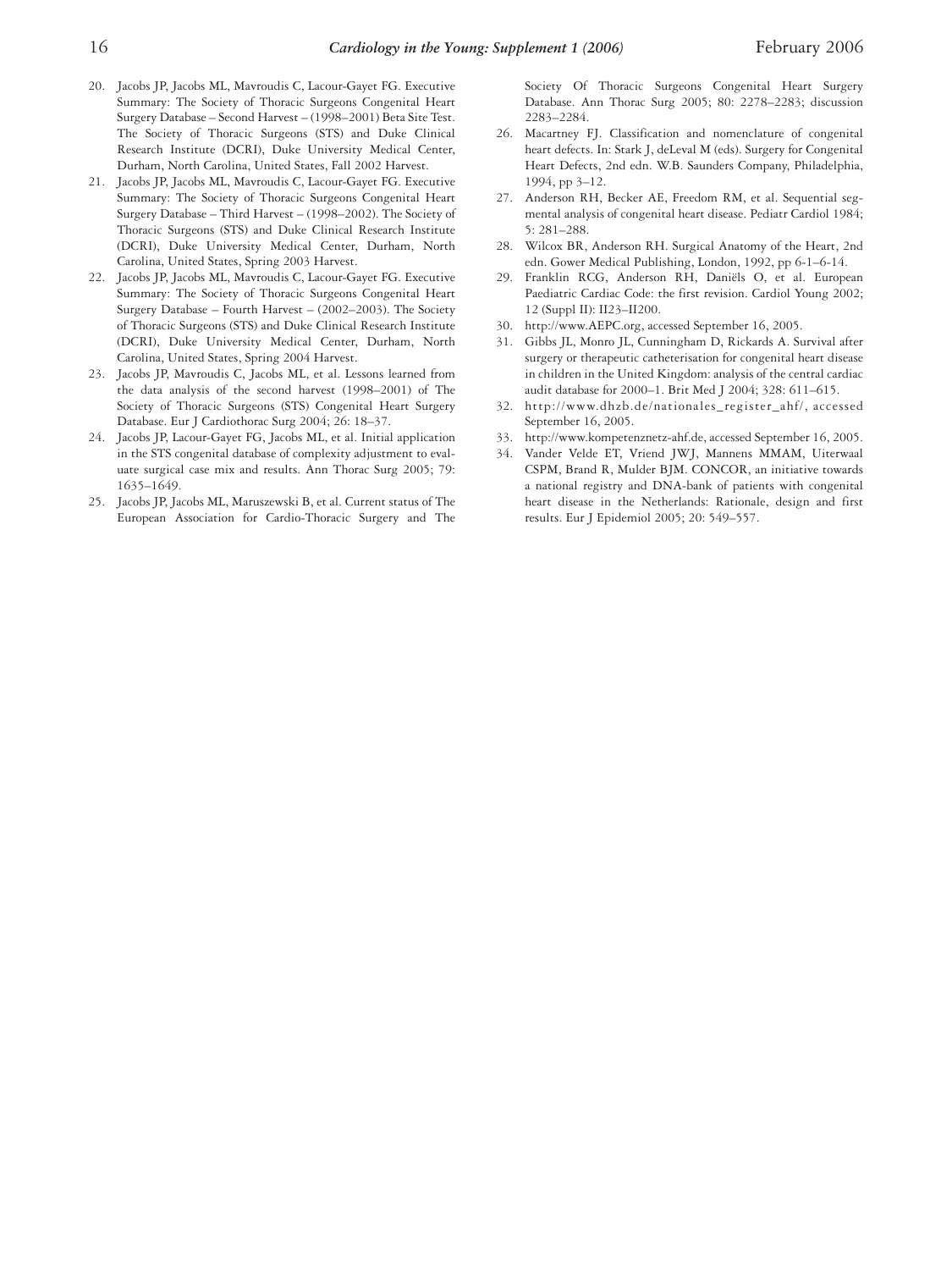Table 1. The European Association for Cardio-Thoracic Surgery – Society of Thoracic Surgeons version of the International Paediatric and Congenital Cardiac Code for the Functionally Univentricular Heart.

| Single ventricle                                                                                                                           | 01.01.22                                                                       |
|--------------------------------------------------------------------------------------------------------------------------------------------|--------------------------------------------------------------------------------|
| Single ventricle, DILV                                                                                                                     | 01.04.04                                                                       |
| Single ventricle, DILV, {SDD}                                                                                                              | 01.04.04, 01.03.00, 02.03.01, 02.06.02, 01.05.01                               |
| Single ventricle, DILV, {SDD}, Subaortic RV outlet chamber with VSD (Bulboventricular foramen)                                             | 01.04.04, 01.03.00, 02.03.01, 02.06.02, 01.05.01, 07.02.00, 07.10.00           |
| Single ventricle, DILV, {SDD}, Subaortic RV outlet chamber with VSD (Bulboventricular foramen),                                            | 01.04.04, 01.03.00, 02.03.01, 02.06.02, 01.05.01, 07.02.00, 07.14.04           |
| Nonrestrictive bulboventricular foramen                                                                                                    |                                                                                |
| Single ventricle, DILV, {SDD}, Subaortic RV outlet chamber with VSD (Bulboventricular foramen),                                            | 01.04.04, 01.03.00, 02.03.01, 02.06.02, 01.05.01, 07.02.00, 07.14.04, 09.05.94 |
| Nonrestrictive bulboventricular foramen and no pulmonary atresia and no pulmonary stenosis                                                 |                                                                                |
| Single ventricle, DILV, {SDD}, Subaortic RV outlet chamber with VSD (Bulboventricular foramen),                                            | 01.04.04, 01.03.00, 02.03.01, 02.06.02, 01.05.01, 07.02.00, 07.14.04, 09.05.11 |
| Nonrestrictive bulboventricular foramen and pulmonary atresia                                                                              |                                                                                |
| Single ventricle, DILV, {SDD}, Subaortic RV outlet chamber with VSD (Bulboventricular foramen),                                            | 01.04.04, 01.03.00, 02.03.01, 02.06.02, 01.05.01, 07.02.00, 07.14.04, 09.05.92 |
| Nonrestrictive bulboventricular foramen and pulmonary stenosis                                                                             |                                                                                |
| Single ventricle, DILV, {SDD}, Subaortic RV outlet chamber with VSD (Bulboventricular foramen),                                            | 01.04.04, 01.03.00, 02.03.01, 02.06.02, 01.05.01, 07.02.00, 07.14.01           |
| Restrictive bulboventricular foramen                                                                                                       |                                                                                |
| Single ventricle, DILV, {SDD}, Subaortic RV outlet chamber with VSD (Bulboventricular foramen),                                            | 01.04.04, 01.03.00, 02.03.01, 02.06.02, 01.05.01, 07.02.00, 07.14.01, 09.05.94 |
| Restrictive bulboventricular foramen and no pulmonary atresia and no pulmonary stenosis                                                    |                                                                                |
| Single ventricle, DILV, {SDD}, Subaortic RV outlet chamber with VSD (Bulboventricular foramen),                                            | 01.04.04, 01.03.00, 02.03.01, 02.06.02, 01.05.01, 07.02.00, 07.14.01, 09.05.11 |
| Restrictive bulboventricular foramen and pulmonary atresia                                                                                 |                                                                                |
| Single ventricle, DILV, {SDD}, Subaortic RV outlet chamber with VSD (Bulboventricular foramen),                                            | 01.04.04, 01.03.00, 02.03.01, 02.06.02, 01.05.01, 07.02.00, 07.14.01, 09.05.92 |
| Restrictive bulboventricular foramen and pulmonary stenosis                                                                                |                                                                                |
| Single ventricle, DILV, {SDN} ({SDS}) (Subpulmonary RV outlet chamber)                                                                     | 01.04.04, 01.03.00, 02.03.01, 01.05.00, 07.02.00                               |
| Single ventricle, DILV, {SDN} ({SDS}) (Subpulmonary RV outlet chamber), (Holmes heart)                                                     | 01.04.04, 01.03.00, 02.03.01, 01.05.00, 07.02.00                               |
| Single ventricle, DILV, {SLL}                                                                                                              | 01.04.04, 01.03.00, 02.03.02, 02.06.04, 01.05.01                               |
| Single ventricle, DILV, {SLL}, Subaortic RV outlet chamber with VSD (Bulboventricular foramen)                                             | 01.04.04, 01.03.00, 02.03.02, 02.06.04, 01.05.01, 07.02.00, 07.10.00           |
| Single ventricle, DILV, {SLL}, Subaortic RV outlet chamber with VSD (Bulboventricular foramen),<br>Nonrestrictive bulboventricular foramen | 01.04.04, 01.03.00, 02.03.02, 02.06.04, 01.05.01, 07.02.00, 07.14.04           |
| Single ventricle, DILV, {SLL}, Subaortic RV outlet chamber with VSD (Bulboventricular foramen),                                            | 01.04.04, 01.03.00, 02.03.02, 02.06.04, 01.05.01, 07.02.00, 07.14.04, 09.05.94 |
| Nonrestrictive bulboventricular foramen and no pulmonary atresia and no pulmonary stenosis                                                 |                                                                                |
| Single ventricle, DILV, {SLL}, Subaortic RV outlet chamber with VSD (Bulboventricular foramen),                                            | 01.04.04, 01.03.00, 02.03.02, 02.06.04, 01.05.01, 07.02.00, 07.14.04, 09.05.11 |
| Nonrestrictive bulboventricular foramen and pulmonary atresia                                                                              |                                                                                |
| Single ventricle, DILV, {SLL}, Subaortic RV outlet chamber with VSD (Bulboventricular foramen),                                            | 01.04.04, 01.03.00, 02.03.02, 02.06.04, 01.05.01, 07.02.00, 07.14.04, 09.05.92 |
| Nonrestrictive bulboventricular foramen and pulmonary stenosis                                                                             |                                                                                |
| Single ventricle, DILV, {SLL}, Subaortic RV outlet chamber with VSD (Bulboventricular foramen),                                            | 01.04.04, 01.03.00, 02.03.02, 02.06.04, 01.05.01, 07.02.00, 07.14.01           |
| Restrictive bulboventricular foramen Restrictive bulboventricular foramen                                                                  |                                                                                |
| Single ventricle, DILV, {SLL}, Subaortic RV outlet chamber with VSD (Bulboventricular foramen),                                            | 01.04.04, 01.03.00, 02.03.02, 02.06.04, 01.05.01, 07.02.00, 07.14.01, 09.05.94 |
| Restrictive bulboventricular foramen and no pulmonary atresia and no pulmonary stenosis                                                    |                                                                                |

*(Continued)*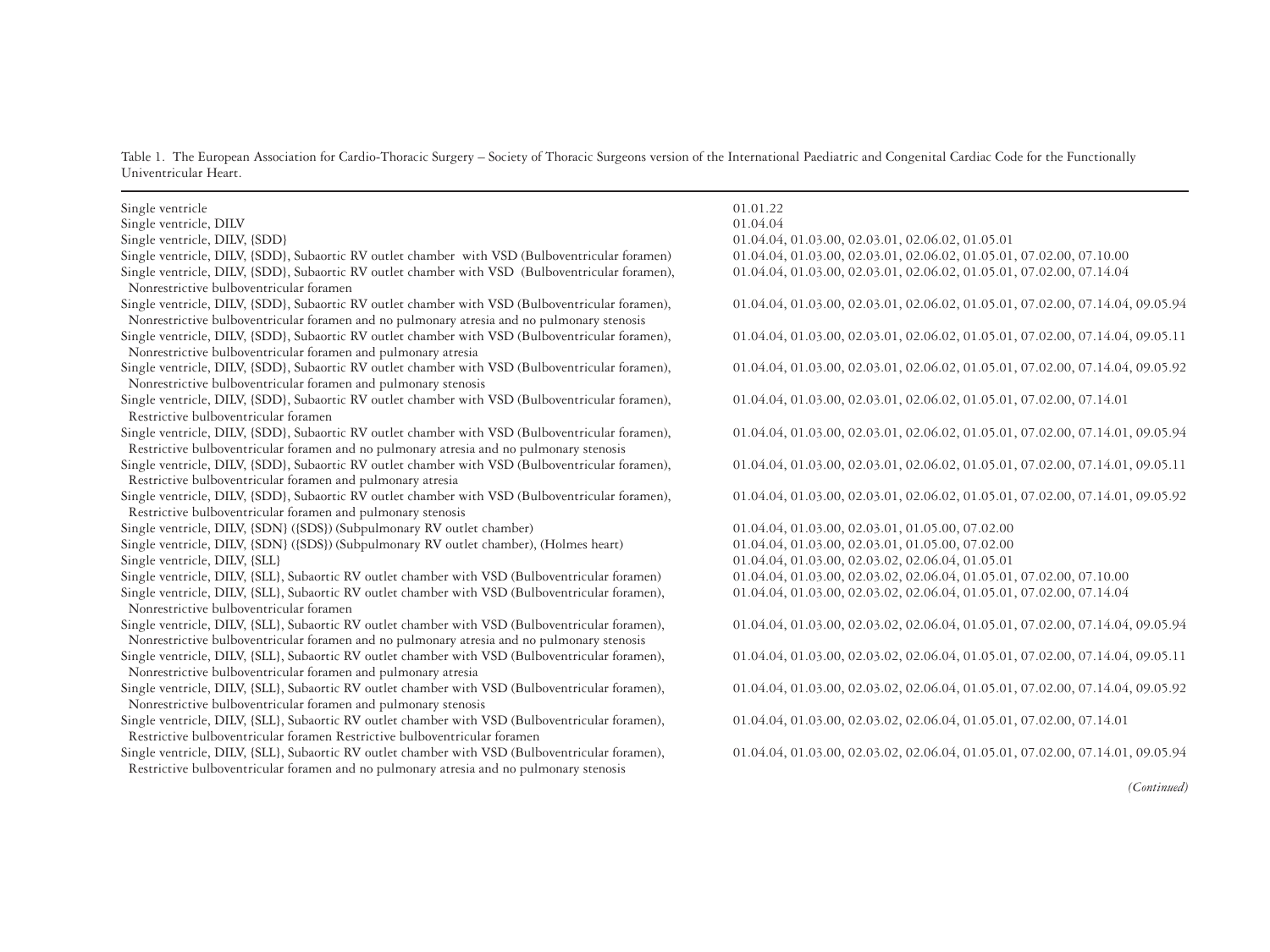| Single ventricle, DILV, {SLL}, Subaortic RV outlet chamber with VSD (Bulboventricular foramen),                                                                                   | 01.04.04, 01.03.00, 02.03.02, 02.06.04, 01.05.01, 07.02.00, 07.14.01, 09.05.11        |
|-----------------------------------------------------------------------------------------------------------------------------------------------------------------------------------|---------------------------------------------------------------------------------------|
| Restrictive bulboventricular foramen and pulmonary atresia                                                                                                                        |                                                                                       |
| Single ventricle, DILV, {SLL}, Subaortic RV outlet chamber with VSD (Bulboventricular foramen),                                                                                   | 01.04.04, 01.03.00, 02.03.02, 02.06.04, 01.05.01, 07.02.00, 07.14.01, 09.05.92        |
| Restrictive bulboventricular foramen and pulmonary stenosis                                                                                                                       |                                                                                       |
| Single ventricle, DILV, DOLV                                                                                                                                                      | 01.04.04, 01.05.03                                                                    |
| Single ventricle, DILV, DORV                                                                                                                                                      | 01.04.04, 01.01.04                                                                    |
| Single ventricle, DIRV                                                                                                                                                            | 01.04.03                                                                              |
| Single ventricle, DIRV, DOLV                                                                                                                                                      | 01.04.03, 01.05.03                                                                    |
| Single ventricle, DIRV, DORV                                                                                                                                                      | 01.04.03, 01.01.04                                                                    |
| Single ventricle, DIRV, Subaortic LV outlet chamber with VSD ("Bulboventricular foramen")                                                                                         | 01.04.03, 01.05.00, 07.07.00, 07.10.00                                                |
| Single ventricle, DIRV, Subaortic LV outlet chamber with VSD ("Bulboventricular foramen"),                                                                                        | 01.04.03, 01.05.00, 07.07.00,07.14.04                                                 |
| Nonrestrictive VSD                                                                                                                                                                |                                                                                       |
| Single ventricle, DIRV, Subaortic LV outlet chamber with VSD ("Bulboventricular foramen"), Restrictive VSD                                                                        | 01.04.03, 01.05.00, 07.07.00, 07.14.01                                                |
| Single ventricle, Double inlet ventricle (DIV) of indeterminate ventricular morphology                                                                                            | 01.04.05                                                                              |
| Single ventricle, Heterotaxia syndrome                                                                                                                                            | 01.01.22, 03.01.02                                                                    |
| Single ventricle, Heterotaxia syndrome, DORV, CAVC (CAVSD), Asplenia (Right isomerism)                                                                                            | 01.01.22, 03.01.02, 01.01.04, 06.06.00, 03.01.04                                      |
| Single ventricle, Heterotaxia syndrome, DORV, CAVC (CAVSD), Polysplenia (Left isomerism)                                                                                          | 01.01.22, 03.01.02, 01.01.04, 06.06.00, 03.01.05                                      |
| Single ventricle, Heterotaxia syndrome, Single LV                                                                                                                                 | 01.01.22, 03.01.02, 02.04.08                                                          |
| Single ventricle, Mitral atresia                                                                                                                                                  | 01.01.22, 06.02.01                                                                    |
| Single ventricle, Mitral atresia, {SDN}                                                                                                                                           | 01.01.22, 06.02.01, 01.03.00, 02.03.01, 01.05.00                                      |
| Single ventricle, Mitral atresia, {SLL} (Corrected transposition and right-sided atrioventricular valve atresia)                                                                  | $*$ <sup>*</sup> 01.01.22, 01.03.00, 01.01.03, 06.02.02, 02.06.04, 02.03.02           |
| Single ventricle, Mitral atresia, {SLL} (Corrected transposition and right-sided atrioventricular valve atresia),                                                                 | $*$ <sup>*</sup> 01.01.22, 01.03.00, 01.01.03, 06.02.02, 02.06.04, 02.03.02, 09.05.94 |
| No Pulmonary atresia or pulmonary stenosis                                                                                                                                        |                                                                                       |
| Single ventricle, Mitral atresia, {SLL} (Corrected transposition andright-sided atrioventricular valve atresia),                                                                  | **01.01.22, 01.03.00, 01.01.03, 06.02.02, 02.06.04, 02.03.02, 09.05.11                |
| Pulmonary atresia                                                                                                                                                                 |                                                                                       |
| Single ventricle, Mitral atresia, {SLL} (Corrected transposition and right-sided atrioventricular valve atresia),                                                                 | $*$ <sup>*</sup> 01.01.22, 01.03.00, 01.01.03, 06.02.02, 02.06.04, 02.03.02, 09.05.92 |
| Pulmonary stenosis                                                                                                                                                                |                                                                                       |
| Single ventricle, Mitral atresia, DORV                                                                                                                                            | 01.01.22, 06.02.01, 01.01.04                                                          |
| Single ventricle, Mitral atresia-modifier, Dominant left ventricle                                                                                                                | 07.08.41                                                                              |
| Single ventricle, Mitral atresia-modifier, Dominant right ventricle                                                                                                               | 07.08.42                                                                              |
| Single ventricle, Tricuspid atresia                                                                                                                                               | 01.01.22, 06.01.01                                                                    |
| Single ventricle, Tricuspid atresia (Right-sided atrioventricular valve atresia)                                                                                                  | 01.01.22, 06.01.01, 01.04.06                                                          |
| Single ventricle, Tricuspid atresia (Right-sided atrioventricular valve atresia), Type 1a {SDS} (No TGA with 01.01.22, 01.03.00, 06.01.01, 01.04.06, 01.05.00, 09.05.11           |                                                                                       |
| pulmonary atresia)                                                                                                                                                                |                                                                                       |
| Single ventricle, Tricuspid atresia (Right-sided atrioventricular valve atresia), Type 1b {SDS} (No TGA with 01.01.22, 01.03.00, 06.01.01, 01.04.06, 01.05.00, 09.10.11, 07.14.01 |                                                                                       |
| pulmonary hypoplasia and with a small VSD)                                                                                                                                        |                                                                                       |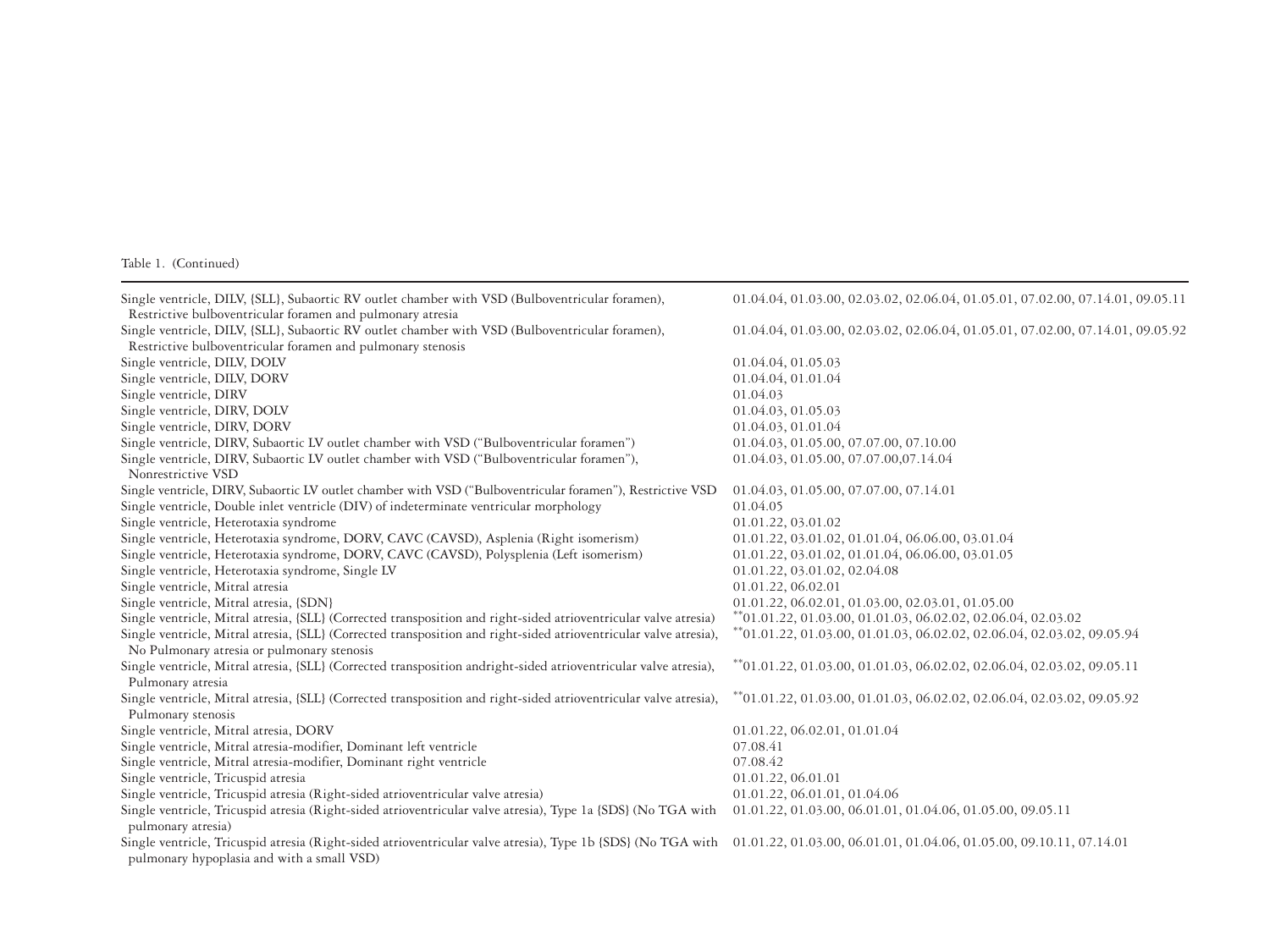| Single ventricle, Tricuspid atresia (Right-sided atrioventricular valve atresia), Type 1c (SDS) (No TGA with<br>no pulmonary hypoplasia and with a large VSD)                | $01.01.22, 01.03.00, 06.01.01, 01.04.06, 01.05.00, 09.10.11 + O1.90.81, 07.14.04$     |
|------------------------------------------------------------------------------------------------------------------------------------------------------------------------------|---------------------------------------------------------------------------------------|
| Single ventricle, Tricuspid atresia (Right-sided atrioventricular valve atresia), Type 2a (SDD) (D-TGA with<br>pulmonary atresia)                                            | 01.01.22, 01.03.00, 06.01.01, 01.04.06, 01.05.01, 09.05.11, 02.06.02                  |
| Single ventricle, Tricuspid atresia (Right-sided atrioventricular valve atresia), Type 2b (SDD) (D-TGA with<br>pulmonary or subpulmonary stenosis)                           | 01.01.22, 01.03.00, 06.01.01, 01.04.06, 01.05.01, 09.05.92, 02.06.02                  |
| Single ventricle, Tricuspid atresia (Right-sided atrioventricular valve atresia), Type 2c (SDD) (D-TGA with<br>large pulmonary artery and unrestricted pulmonary blood flow) | $01.01.22, 01.03.00, 06.01.01, 01.04.06, 01.05.01, 02.06.02, 09.05.94 + Q1.60.31$     |
| Single ventricle, Tricuspid atresia (Right-sided atrioventricular valve atresia), Type 3a (SDL) (L-TGA with<br>pulmonary or subpulmonary stenosis)                           | 01.01.22, 01.03.00, 06.01.01, 01.04.06, 01.05.01, 02.06.04, 09.05.92                  |
| Single ventricle, Tricuspid atresia (Right-sided atrioventricular valve atresia), Type 3b (SDL) (L-TGA with<br>subaortic stenosis)                                           | 01.01.22, 01.03.00, 06.01.01, 01.04.06, 01.05.01, 02.06.04, 07.09.00                  |
| Single ventricle, Tricuspid atresia (Right-sided atrioventricular valve atresia), Type 3-With pulmonary<br>atresia {SDL} (L-TGA with pulmonary atresia)                      | 01.01.22, 01.03.00, 06.01.01, 01.04.06, 01.05.01, 02.06.04, 09.05.11                  |
| Single ventricle, Tricuspid atresia-Corrected transposition and left-sided atrioventricular valve atresia, {SLL}                                                             | $*$ <sup>*</sup> 01.01.22, 01.03.00, 01.01.03, 06.01.02, 02.06.04, 02.03.02           |
| Single ventricle, Tricuspid atresia-Corrected transposition and transleft-sided atrioventricular valve atresia,<br>{SLL}, With pulmonary atresia                             | $^{**}$ 01.01.22, 01.03.00, 01.01.03, 06.01.02, 02.06.04, 02.03.02, 09.05.11          |
| Single ventricle, Tricuspid atresia-Corrected transposition and left-sided atrioventricular valve atresia, {SLL},<br>With pulmonary or subpulmonary stenosis                 | $*$ <sup>*</sup> 01.01.22, 01.03.00, 01.01.03, 06.01.02, 02.06.04, 02.03.02, 09.05.92 |
| Single ventricle, Tricuspid atresia-Corrected transposition and left-sided atrioventricular valve atresia, {SLL},<br>With subaortic stenosis                                 | $^{**}$ 01.01.22, 01.03.00, 01.01.03, 06.01.02, 02.06.04, 02.03.02, 07.09.00          |
| Single ventricle, Tricuspid atresia-modifier, Dominant left ventricle                                                                                                        | 07.08.41                                                                              |
| Single ventricle, Tricuspid atresia-modifier, Dominant right ventricle                                                                                                       | 07.08.42                                                                              |
| Single ventricle, Unbalanced AV canal defect (Unbalanced atrioventricular septal defect)                                                                                     | 01.01.22, 06.07.26                                                                    |
| Single ventricle, Unbalanced AV canal defect (Unbalanced atrioventricular septal defect), Left dominant                                                                      | 06.07.06                                                                              |
| Single ventricle, Unbalanced AV canal defect (Unbalanced atrioventricular septal defect), Right dominant                                                                     | 06.07.05                                                                              |
| Single ventricle, Ventricular morphology uncertain                                                                                                                           | 01.01.22, 07.08.44                                                                    |
| Single ventricle, Ventricular morphology uncertain, Indeterminate ventricular morphology                                                                                     | 01.01.22, 07.08.47                                                                    |
| Single ventricle, Ventricular morphology uncertain, Mostly left ventricle                                                                                                    | 01.01.22, 07.08.45                                                                    |
| Single ventricle, Ventricular morphology uncertain, Mostly right ventricle                                                                                                   | 01.01.22, 07.08.46                                                                    |
|                                                                                                                                                                              |                                                                                       |

\*\*The term congenitally corrected transposition is synonymous with discordant atrioventricular and ventriculo-arterial connections. The term can only be used in conjunction with tricuspid or mitral atresia if there is an imperforate atretic valve. In other cases of atresia, the atrioventricular connection is absent and therefore cannot be "discordant", and the term congenitally corrected transposition does not apply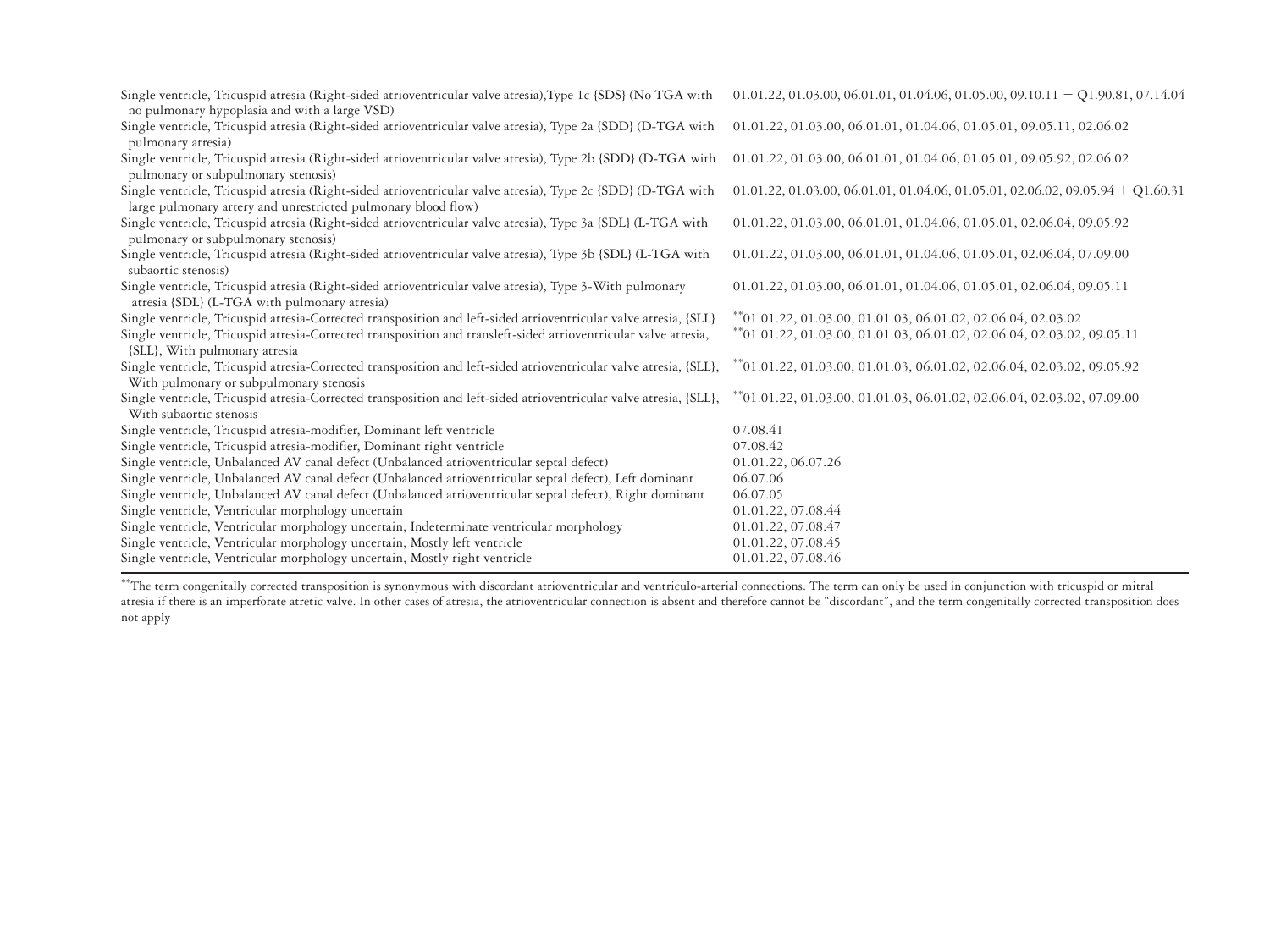Table 2. The Association for European Paediatric Cardiology derived version of the International Paediatric and Congenital Cardiac Code for the Functionally Univentricular Heart.

| Atrial arrangement (situs)                                                                                                            |                      |
|---------------------------------------------------------------------------------------------------------------------------------------|----------------------|
| Usual atrial arrangement (atrial situs solitus)                                                                                       | 01.03.00<br>01.03.01 |
| Mirror image atrial arrangement (atrial situs inversus)<br>Visceral heterotaxy (abnormal arrangement thoraco-abdominal organs)        | 03.01.02             |
| Right isomerism ("asplenia")                                                                                                          | 03.01.04             |
| Left isomerism ("polysplenia")                                                                                                        | 03.01.05             |
| Double inlet ventricle                                                                                                                |                      |
| Double inlet ventricle                                                                                                                | 01.01.14             |
| Double inlet right ventricle<br>Double inlet left ventricle                                                                           | 01.04.03<br>01.04.04 |
| Double inlet to solitary ventricle of indeterminate morphology                                                                        | 01.04.05             |
| Two AV valves in double inlet ventricle                                                                                               | 01.06.01             |
| Common AV orifice in double inlet ventricle                                                                                           | 01.06.02             |
| Tricuspid atresia                                                                                                                     |                      |
| Tricuspid atresia                                                                                                                     | 06.01.01             |
| Absent right-sided AV connection (univentricular)<br>Absent right-sided AV connection with straddling valve (uniatrial biventricular) | 01.04.12<br>01.04.15 |
| Left-sided atrium to left ventricle                                                                                                   | 01.04.06             |
| Left-sided atrium to right ventricle                                                                                                  | 01.04.07             |
| Left-sided atrium to both ventricles                                                                                                  | 01.04.17             |
| Left-sided atrium to ventricle of indeterminate morphology                                                                            | 01.04.08             |
| Mitral Atresia                                                                                                                        |                      |
| Mitral atresia<br>Absent left-sided AV connection (univentricular)                                                                    | 06.02.01<br>01.04.13 |
| Absent left-sided AV connection with straddling valve (uniatrial biventricular)                                                       | 01.04.16             |
| Right-sided atrium to right ventricle                                                                                                 | 01.04.09             |
| Right-sided atrium to left ventricle                                                                                                  | 01.04.10             |
| Right-sided atrium to both ventricles                                                                                                 | 01.04.18             |
| Right-sided atrium to ventricle of indeterminate morphology                                                                           | 01.04.11             |
| Ventriculo-arterial connection(s)<br>Concordant VA connections                                                                        | 01.05.00             |
| Discordant VA connections (TGA)                                                                                                       | 01.05.01             |
| Double outlet right ventricle                                                                                                         | 01.01.04             |
| Double outlet left ventricle                                                                                                          | 01.05.03             |
| Common arterial trunk (truncus arteriosus)                                                                                            | 09.01.01             |
| Single outlet VA connection via aorta (pulmonary atresia)                                                                             | 01.05.32             |
| Single outlet VA connection via pulmonary trunk (aortic atresia)                                                                      | 01.05.33             |
| Solitary arterial trunk (absent intrapericardial pulmonary arteries)                                                                  | 09.07.26             |
| Congenitally corrected transposition of great arteries (discordant AV & VA connections)                                               | 01.01.03             |
| Ventricular topology<br>Right hand pattern ventricular topology                                                                       | 02.03.01             |
| Left hand pattern ventricular topology                                                                                                | 02.03.02             |
| Relationship of aortic orifice with respect to pulmonary orifice                                                                      |                      |
| Aortic orifice posterior right with respect to pulmonary orifice (normal)                                                             | 02.06.00             |
| Aortic orifice right side-by-side with respect to pulmonary orifice                                                                   | 02.06.01             |
| Aortic orifice anterior right with respect to pulmonary orifice                                                                       | 02.06.02             |
| Aortic orifice anterior with respect to pulmonary orifice                                                                             | 02.06.03             |
| Aortic orifice anterior left with respect to pulmonary orifice<br>Aortic orifice left side-by-side with respect to pulmonary orifice  | 02.06.04<br>02.06.05 |
| Aortic orifice posterior left with respect to pulmonary orifice                                                                       | 02.06.06             |
| Additional selected lesions and characteristics in functionally univentricular hearts                                                 |                      |
| Right ventricular hypoplasia                                                                                                          | 07.02.00             |
| Left ventricular hypoplasia                                                                                                           | 07.07.00             |
| Tricuspid valve atretic (imperforate)                                                                                                 | 06.01.02             |
| Mitral valve atretic (imperforate)                                                                                                    | 06.02.02<br>06.06.00 |
| Atrioventricular septal defect<br>AVSD with ventricular imbalance                                                                     | 06.07.26             |
| AVSD with ventricular imbalance: dominant right ventricle, hypoplastic left ventricle                                                 | 06.07.05             |
| AVSD with ventricular imbalance: dominant left ventricle, hypoplastic right ventricle                                                 | 06.07.06             |
|                                                                                                                                       | (Continued)          |
|                                                                                                                                       |                      |